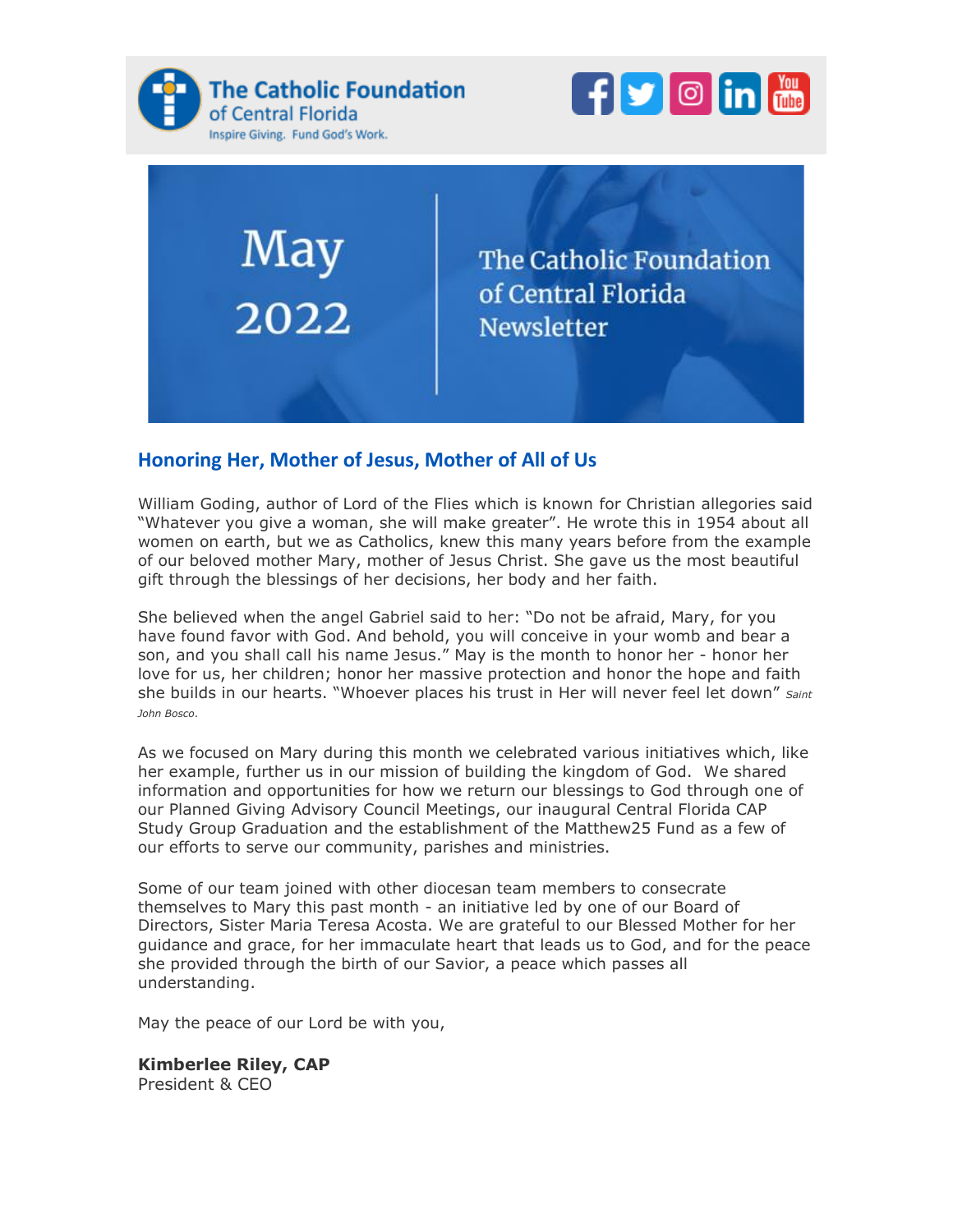#### **In This Month's Newsletter:**

- **Planned Giving Advisory Council Meeting:** Lecture by Dr. Russell James, JD, PhD, CFP
- **Chartered Advisor in Philanthropy CAP®:** Inaugural Study Group **Graduation**
- **In The Spotlight:** Talking With Advisors About Your Charitable Giving
- **Matthew25 Fund:** Catholic Charities of Central Florida
- **Emmaus Community:** Sts. John Vianney and Joseph Residence and St. Michael Security Sponsors Tour
- **CFOCF Welcomes:** Maria C. Durango
- **CFOCF Meet the Experts:** Charles Van Patten
- **Upcoming Events:** Legacy Planning Seminars

# PGAC Meeting 2022 *[Planned Giving Advisory Council](https://nam12.safelinks.protection.outlook.com/?url=https%3A%2F%2Feml-pusa01.app.blackbaud.net%2Fintv2%2Fj%2F7B29244E-5906-487F-A7E1-F10FA9CAA488%2Fr%2F7B29244E-5906-487F-A7E1-F10FA9CAA488_efdcf7cd-d5b4-40d3-809b-50d360d42762%2Fl%2F503E1743-310A-4EDE-B107-C53220CC9404%2Fc&data=05%7C01%7C%7C773275e99be24804ce4c08da43421b8e%7Ccd0a48e50dc64c89bcf1fa06d25b3e0c%7C0%7C0%7C637896248482397709%7CUnknown%7CTWFpbGZsb3d8eyJWIjoiMC4wLjAwMDAiLCJQIjoiV2luMzIiLCJBTiI6Ik1haWwiLCJXVCI6Mn0%3D%7C3000%7C%7C%7C&sdata=fWZ6Ctaal8pWrhJwNUqQ31%2FAuBEe1F7hnSNva5OM34A%3D&reserved=0)*



Inaugural CAP Study Group **Graduates** *[Chartered Advisor in Philanthropy](https://nam12.safelinks.protection.outlook.com/?url=https%3A%2F%2Feml-pusa01.app.blackbaud.net%2Fintv2%2Fj%2F7B29244E-5906-487F-A7E1-F10FA9CAA488%2Fr%2F7B29244E-5906-487F-A7E1-F10FA9CAA488_efdcf7cd-d5b4-40d3-809b-50d360d42762%2Fl%2F7D9AFEA4-E2A4-45F7-B43A-F02CF006D3BE%2Fc&data=05%7C01%7C%7C773275e99be24804ce4c08da43421b8e%7Ccd0a48e50dc64c89bcf1fa06d25b3e0c%7C0%7C0%7C637896248482397709%7CUnknown%7CTWFpbGZsb3d8eyJWIjoiMC4wLjAwMDAiLCJQIjoiV2luMzIiLCJBTiI6Ik1haWwiLCJXVCI6Mn0%3D%7C3000%7C%7C%7C&sdata=6k%2FKtDClUFL23DtGISJHyDdEVR3vmvntV74sk2gZsH8%3D&reserved=0)*



As part of our Donor Services, we invited Legal and Financial Advisors and nonprofit Professionals to join our Planned Giving Advisory Council Meeting with Dr. Russell James, JD, PhD, CFP; presenting ["The Top 10 Charitable planning](https://nam12.safelinks.protection.outlook.com/?url=https%3A%2F%2Feml-pusa01.app.blackbaud.net%2Fintv2%2Fj%2F7B29244E-5906-487F-A7E1-F10FA9CAA488%2Fr%2F7B29244E-5906-487F-A7E1-F10FA9CAA488_efdcf7cd-d5b4-40d3-809b-50d360d42762%2Fl%2F5DEB055D-45E5-4DCC-A320-13D9CEF22971%2Fc&data=05%7C01%7C%7C773275e99be24804ce4c08da43421b8e%7Ccd0a48e50dc64c89bcf1fa06d25b3e0c%7C0%7C0%7C637896248482397709%7CUnknown%7CTWFpbGZsb3d8eyJWIjoiMC4wLjAwMDAiLCJQIjoiV2luMzIiLCJBTiI6Ik1haWwiLCJXVCI6Mn0%3D%7C3000%7C%7C%7C&sdata=vyeIMaZdvXwTngNSMqW4jCIFKwvhr5Lemo4V9VB%2FDAY%3D&reserved=0)  [strategies for financial and legal advisors".](https://nam12.safelinks.protection.outlook.com/?url=https%3A%2F%2Feml-pusa01.app.blackbaud.net%2Fintv2%2Fj%2F7B29244E-5906-487F-A7E1-F10FA9CAA488%2Fr%2F7B29244E-5906-487F-A7E1-F10FA9CAA488_efdcf7cd-d5b4-40d3-809b-50d360d42762%2Fl%2F5DEB055D-45E5-4DCC-A320-13D9CEF22971%2Fc&data=05%7C01%7C%7C773275e99be24804ce4c08da43421b8e%7Ccd0a48e50dc64c89bcf1fa06d25b3e0c%7C0%7C0%7C637896248482397709%7CUnknown%7CTWFpbGZsb3d8eyJWIjoiMC4wLjAwMDAiLCJQIjoiV2luMzIiLCJBTiI6Ik1haWwiLCJXVCI6Mn0%3D%7C3000%7C%7C%7C&sdata=vyeIMaZdvXwTngNSMqW4jCIFKwvhr5Lemo4V9VB%2FDAY%3D&reserved=0) [Watch Promotional Video](https://nam12.safelinks.protection.outlook.com/?url=https%3A%2F%2Feml-pusa01.app.blackbaud.net%2Fintv2%2Fj%2F7B29244E-5906-487F-A7E1-F10FA9CAA488%2Fr%2F7B29244E-5906-487F-A7E1-F10FA9CAA488_efdcf7cd-d5b4-40d3-809b-50d360d42762%2Fl%2F7877703B-5570-42C0-886E-561752270131%2Fc&data=05%7C01%7C%7C773275e99be24804ce4c08da43421b8e%7Ccd0a48e50dc64c89bcf1fa06d25b3e0c%7C0%7C0%7C637896248482397709%7CUnknown%7CTWFpbGZsb3d8eyJWIjoiMC4wLjAwMDAiLCJQIjoiV2luMzIiLCJBTiI6Ik1haWwiLCJXVCI6Mn0%3D%7C3000%7C%7C%7C&sdata=pLLg6epSJJ8W3gP7MIvpcVDcaGKgju9PFofk8gembTY%3D&reserved=0)

We are pleased to celebrate and announce the graduation of our inaugural Central Florida [Chartered Advisor in Philanthropy CAP® Study](https://nam12.safelinks.protection.outlook.com/?url=https%3A%2F%2Feml-pusa01.app.blackbaud.net%2Fintv2%2Fj%2F7B29244E-5906-487F-A7E1-F10FA9CAA488%2Fr%2F7B29244E-5906-487F-A7E1-F10FA9CAA488_efdcf7cd-d5b4-40d3-809b-50d360d42762%2Fl%2F970B97F5-77F1-4581-89B1-B976886B52DE%2Fc&data=05%7C01%7C%7C773275e99be24804ce4c08da43421b8e%7Ccd0a48e50dc64c89bcf1fa06d25b3e0c%7C0%7C0%7C637896248482397709%7CUnknown%7CTWFpbGZsb3d8eyJWIjoiMC4wLjAwMDAiLCJQIjoiV2luMzIiLCJBTiI6Ik1haWwiLCJXVCI6Mn0%3D%7C3000%7C%7C%7C&sdata=0e%2BgevMQ9IBez0GRI%2BEyMn0omNKwsrpuRbJocaUbhp0%3D&reserved=0)  [Group.](https://nam12.safelinks.protection.outlook.com/?url=https%3A%2F%2Feml-pusa01.app.blackbaud.net%2Fintv2%2Fj%2F7B29244E-5906-487F-A7E1-F10FA9CAA488%2Fr%2F7B29244E-5906-487F-A7E1-F10FA9CAA488_efdcf7cd-d5b4-40d3-809b-50d360d42762%2Fl%2F970B97F5-77F1-4581-89B1-B976886B52DE%2Fc&data=05%7C01%7C%7C773275e99be24804ce4c08da43421b8e%7Ccd0a48e50dc64c89bcf1fa06d25b3e0c%7C0%7C0%7C637896248482397709%7CUnknown%7CTWFpbGZsb3d8eyJWIjoiMC4wLjAwMDAiLCJQIjoiV2luMzIiLCJBTiI6Ik1haWwiLCJXVCI6Mn0%3D%7C3000%7C%7C%7C&sdata=0e%2BgevMQ9IBez0GRI%2BEyMn0omNKwsrpuRbJocaUbhp0%3D&reserved=0) The CAP is an elite designation which provides ethical and technical training for advisors and nonprofit executives to support philanthropists from a multi-discipline and multisector perspective.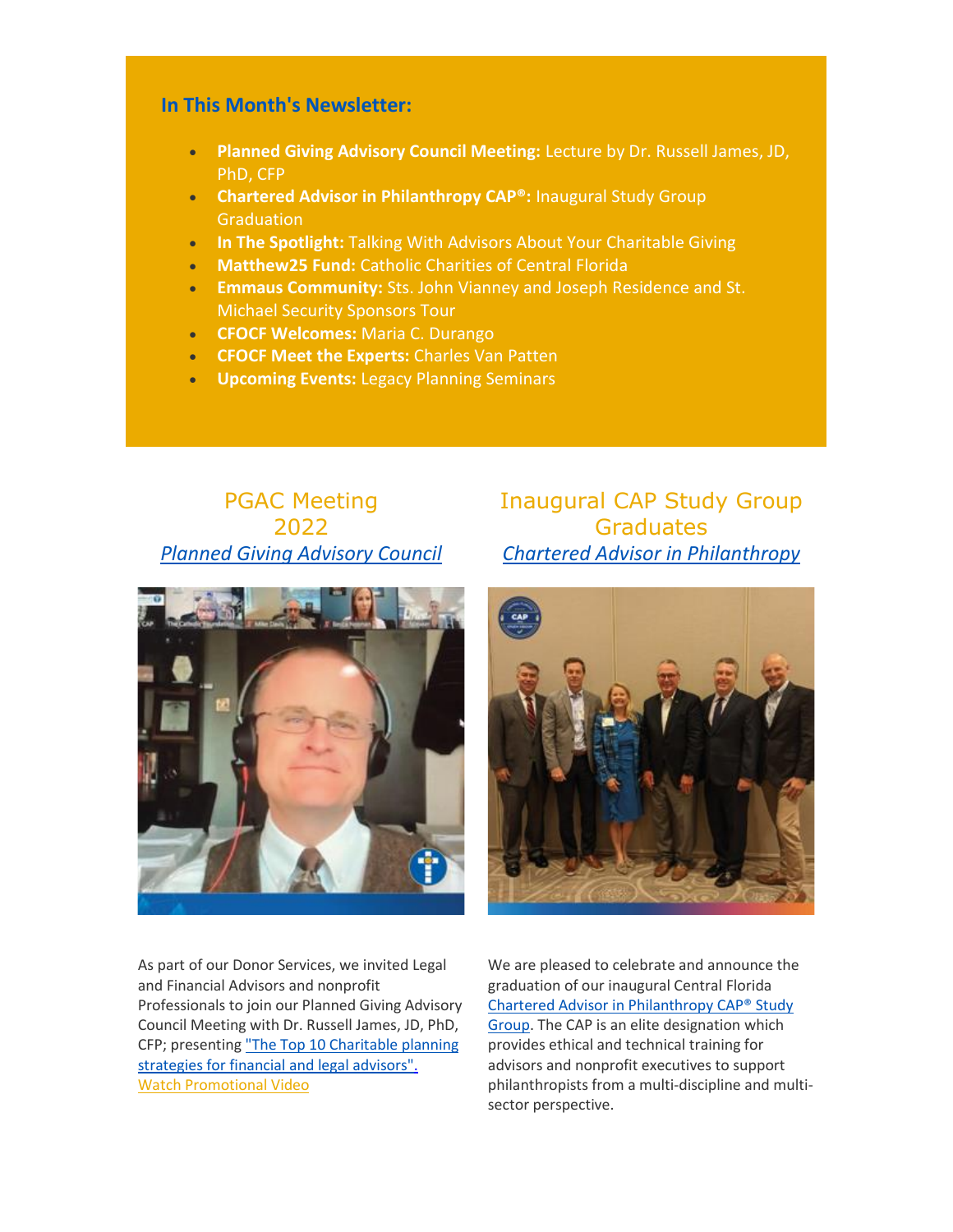

Charity comes from the heart but giving is a financial decision and these decisions ideally take consideration and planning. Learning how to give strategically improves how we manage our resources. Traditionally financial advisors have been trained to focus on how we build our wealth, but these financial strategies don't necessarily help us give. Similarly, legal advisors have been trained to focus on how we distribute our wealth in a traditional method of only giving to heirs. [Continue](https://nam12.safelinks.protection.outlook.com/?url=https%3A%2F%2Feml-pusa01.app.blackbaud.net%2Fintv2%2Fj%2F7B29244E-5906-487F-A7E1-F10FA9CAA488%2Fr%2F7B29244E-5906-487F-A7E1-F10FA9CAA488_efdcf7cd-d5b4-40d3-809b-50d360d42762%2Fl%2F47BC569A-B7C1-45F9-B16C-3D6AEB7EB50A%2Fc&data=05%7C01%7C%7C773275e99be24804ce4c08da43421b8e%7Ccd0a48e50dc64c89bcf1fa06d25b3e0c%7C0%7C0%7C637896248482397709%7CUnknown%7CTWFpbGZsb3d8eyJWIjoiMC4wLjAwMDAiLCJQIjoiV2luMzIiLCJBTiI6Ik1haWwiLCJXVCI6Mn0%3D%7C3000%7C%7C%7C&sdata=HkZRAlMdnd7I%2FYW4eafBH8JebFFgJmYwmXJyC%2FN5VoQ%3D&reserved=0)  [reading.](https://nam12.safelinks.protection.outlook.com/?url=https%3A%2F%2Feml-pusa01.app.blackbaud.net%2Fintv2%2Fj%2F7B29244E-5906-487F-A7E1-F10FA9CAA488%2Fr%2F7B29244E-5906-487F-A7E1-F10FA9CAA488_efdcf7cd-d5b4-40d3-809b-50d360d42762%2Fl%2F47BC569A-B7C1-45F9-B16C-3D6AEB7EB50A%2Fc&data=05%7C01%7C%7C773275e99be24804ce4c08da43421b8e%7Ccd0a48e50dc64c89bcf1fa06d25b3e0c%7C0%7C0%7C637896248482397709%7CUnknown%7CTWFpbGZsb3d8eyJWIjoiMC4wLjAwMDAiLCJQIjoiV2luMzIiLCJBTiI6Ik1haWwiLCJXVCI6Mn0%3D%7C3000%7C%7C%7C&sdata=HkZRAlMdnd7I%2FYW4eafBH8JebFFgJmYwmXJyC%2FN5VoQ%3D&reserved=0)

### Matthew2[5](https://nam12.safelinks.protection.outlook.com/?url=https%3A%2F%2Feml-pusa01.app.blackbaud.net%2Fintv2%2Fj%2F7B29244E-5906-487F-A7E1-F10FA9CAA488%2Fr%2F7B29244E-5906-487F-A7E1-F10FA9CAA488_efdcf7cd-d5b4-40d3-809b-50d360d42762%2Fl%2F84E1D61B-1B2B-4879-87CB-D765CDEC636F%2Fc&data=05%7C01%7C%7C773275e99be24804ce4c08da43421b8e%7Ccd0a48e50dc64c89bcf1fa06d25b3e0c%7C0%7C0%7C637896248482397709%7CUnknown%7CTWFpbGZsb3d8eyJWIjoiMC4wLjAwMDAiLCJQIjoiV2luMzIiLCJBTiI6Ik1haWwiLCJXVCI6Mn0%3D%7C3000%7C%7C%7C&sdata=e%2FT6ECSx99UnGCXJcNfynZHQvoIHo5Pp5v4u8xpcyvM%3D&reserved=0) *[Campaign](https://nam12.safelinks.protection.outlook.com/?url=https%3A%2F%2Feml-pusa01.app.blackbaud.net%2Fintv2%2Fj%2F7B29244E-5906-487F-A7E1-F10FA9CAA488%2Fr%2F7B29244E-5906-487F-A7E1-F10FA9CAA488_efdcf7cd-d5b4-40d3-809b-50d360d42762%2Fl%2F186BB8A9-CF5F-461C-B57B-447AC64B3BE2%2Fc&data=05%7C01%7C%7C773275e99be24804ce4c08da43421b8e%7Ccd0a48e50dc64c89bcf1fa06d25b3e0c%7C0%7C0%7C637896248482397709%7CUnknown%7CTWFpbGZsb3d8eyJWIjoiMC4wLjAwMDAiLCJQIjoiV2luMzIiLCJBTiI6Ik1haWwiLCJXVCI6Mn0%3D%7C3000%7C%7C%7C&sdata=%2Frex0E2%2Bi%2BFF1no6d2AsODemJYn7BiS7nAfkxX8Nmzw%3D&reserved=0)*



## Emmaus Communit[y](https://nam12.safelinks.protection.outlook.com/?url=https%3A%2F%2Feml-pusa01.app.blackbaud.net%2Fintv2%2Fj%2F7B29244E-5906-487F-A7E1-F10FA9CAA488%2Fr%2F7B29244E-5906-487F-A7E1-F10FA9CAA488_efdcf7cd-d5b4-40d3-809b-50d360d42762%2Fl%2FD5072979-1C97-4D3C-93B4-6955B81F8DE2%2Fc&data=05%7C01%7C%7C773275e99be24804ce4c08da43421b8e%7Ccd0a48e50dc64c89bcf1fa06d25b3e0c%7C0%7C0%7C637896248482397709%7CUnknown%7CTWFpbGZsb3d8eyJWIjoiMC4wLjAwMDAiLCJQIjoiV2luMzIiLCJBTiI6Ik1haWwiLCJXVCI6Mn0%3D%7C3000%7C%7C%7C&sdata=8mF97hv2A5nh5CbWJHa%2F%2BSwR2WE%2FHzF6etxWWNiTpRQ%3D&reserved=0) *[Construction Update](https://nam12.safelinks.protection.outlook.com/?url=https%3A%2F%2Feml-pusa01.app.blackbaud.net%2Fintv2%2Fj%2F7B29244E-5906-487F-A7E1-F10FA9CAA488%2Fr%2F7B29244E-5906-487F-A7E1-F10FA9CAA488_efdcf7cd-d5b4-40d3-809b-50d360d42762%2Fl%2FD3EEB1EE-6AE5-430F-8AA6-4EAD885BA1B5%2Fc&data=05%7C01%7C%7C773275e99be24804ce4c08da43421b8e%7Ccd0a48e50dc64c89bcf1fa06d25b3e0c%7C0%7C0%7C637896248482397709%7CUnknown%7CTWFpbGZsb3d8eyJWIjoiMC4wLjAwMDAiLCJQIjoiV2luMzIiLCJBTiI6Ik1haWwiLCJXVCI6Mn0%3D%7C3000%7C%7C%7C&sdata=OnBFY2aOgI1KB23eEe6Yi6R93OGZ5HZ9%2BpuaeRzNbUc%3D&reserved=0)*



The [Matthew25 Fund](https://nam12.safelinks.protection.outlook.com/?url=https%3A%2F%2Feml-pusa01.app.blackbaud.net%2Fintv2%2Fj%2F7B29244E-5906-487F-A7E1-F10FA9CAA488%2Fr%2F7B29244E-5906-487F-A7E1-F10FA9CAA488_efdcf7cd-d5b4-40d3-809b-50d360d42762%2Fl%2FA1F570A0-A067-4978-A73A-28383C44DFFE%2Fc&data=05%7C01%7C%7C773275e99be24804ce4c08da43421b8e%7Ccd0a48e50dc64c89bcf1fa06d25b3e0c%7C0%7C0%7C637896248482397709%7CUnknown%7CTWFpbGZsb3d8eyJWIjoiMC4wLjAwMDAiLCJQIjoiV2luMzIiLCJBTiI6Ik1haWwiLCJXVCI6Mn0%3D%7C3000%7C%7C%7C&sdata=M2Ej1yVMfZk1Ai2rPagZpJRIPLAM%2BBfHTLR%2BBycfURo%3D&reserved=0) is being established to provide long-term financial support for Catholic Charities' mission to embrace those in need. In celebration of their 60th Anniversary Year and through generous gifts from the Clarence P. Geis Trust and the Gardner Family, all donations made trough December 31st – will be matched dollar-for-dollar up to \$600,000!

Leadership donors were invited to join Bishop Noonan on May 25th for a sneak peek at the construction progress for Phase I of Emmaus – the new residence community for retired priests on the campus of San Pedro Center.

**[View the Gallery](https://nam12.safelinks.protection.outlook.com/?url=https%3A%2F%2Feml-pusa01.app.blackbaud.net%2Fintv2%2Fj%2F7B29244E-5906-487F-A7E1-F10FA9CAA488%2Fr%2F7B29244E-5906-487F-A7E1-F10FA9CAA488_efdcf7cd-d5b4-40d3-809b-50d360d42762%2Fl%2F9CE5173A-FC68-45F4-A5AF-6D078FE723EE%2Fc&data=05%7C01%7C%7C773275e99be24804ce4c08da43421b8e%7Ccd0a48e50dc64c89bcf1fa06d25b3e0c%7C0%7C0%7C637896248482397709%7CUnknown%7CTWFpbGZsb3d8eyJWIjoiMC4wLjAwMDAiLCJQIjoiV2luMzIiLCJBTiI6Ik1haWwiLCJXVCI6Mn0%3D%7C3000%7C%7C%7C&sdata=sLXLvAD4xoCvtPqY%2BCURvImScnIZHkFcW3Dkoweg3Os%3D&reserved=0) [Make a Gift](https://nam12.safelinks.protection.outlook.com/?url=https%3A%2F%2Feml-pusa01.app.blackbaud.net%2Fintv2%2Fj%2F7B29244E-5906-487F-A7E1-F10FA9CAA488%2Fr%2F7B29244E-5906-487F-A7E1-F10FA9CAA488_efdcf7cd-d5b4-40d3-809b-50d360d42762%2Fl%2F8AE346B1-60D3-4C75-AEB1-1B2F5999558B%2Fc&data=05%7C01%7C%7C773275e99be24804ce4c08da43421b8e%7Ccd0a48e50dc64c89bcf1fa06d25b3e0c%7C0%7C0%7C637896248482397709%7CUnknown%7CTWFpbGZsb3d8eyJWIjoiMC4wLjAwMDAiLCJQIjoiV2luMzIiLCJBTiI6Ik1haWwiLCJXVCI6Mn0%3D%7C3000%7C%7C%7C&sdata=AHQjJIQPwIbLqiJPHkhdpnP9Gh5WhsKb49Z0g3L3IHI%3D&reserved=0)**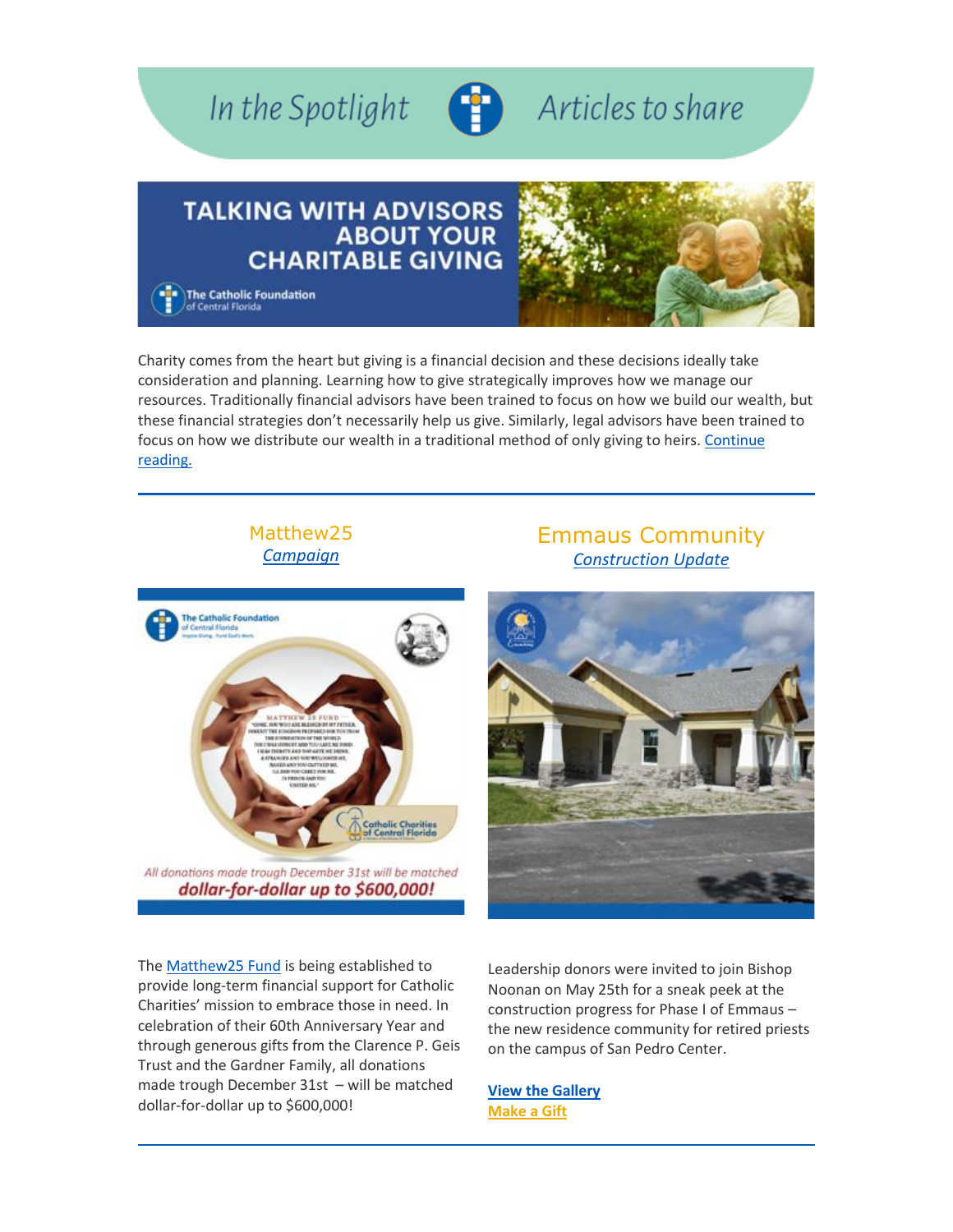# The Catholic Foundation Welcomes and Introduces:





*Maria C. Durango Dickson* **[New Position](https://nam12.safelinks.protection.outlook.com/?url=https%3A%2F%2Feml-pusa01.app.blackbaud.net%2Fintv2%2Fj%2F7B29244E-5906-487F-A7E1-F10FA9CAA488%2Fr%2F7B29244E-5906-487F-A7E1-F10FA9CAA488_efdcf7cd-d5b4-40d3-809b-50d360d42762%2Fl%2F940868A5-1579-4AD9-A4FD-CC0CEB86C07D%2Fc&data=05%7C01%7C%7C773275e99be24804ce4c08da43421b8e%7Ccd0a48e50dc64c89bcf1fa06d25b3e0c%7C0%7C0%7C637896248482397709%7CUnknown%7CTWFpbGZsb3d8eyJWIjoiMC4wLjAwMDAiLCJQIjoiV2luMzIiLCJBTiI6Ik1haWwiLCJXVCI6Mn0%3D%7C3000%7C%7C%7C&sdata=M3WsybOHZjPusMM579Iv7MvfRkm9SHMFM7EGVbVhL4I%3D&reserved=0)** as: *Communications Coordinator*

*Charles Van Patten* [Meet the Expert:](https://nam12.safelinks.protection.outlook.com/?url=https%3A%2F%2Feml-pusa01.app.blackbaud.net%2Fintv2%2Fj%2F7B29244E-5906-487F-A7E1-F10FA9CAA488%2Fr%2F7B29244E-5906-487F-A7E1-F10FA9CAA488_efdcf7cd-d5b4-40d3-809b-50d360d42762%2Fl%2FC020EC22-7D4E-494B-98F2-9024A5BF5A7A%2Fc&data=05%7C01%7C%7C773275e99be24804ce4c08da43421b8e%7Ccd0a48e50dc64c89bcf1fa06d25b3e0c%7C0%7C0%7C637896248482397709%7CUnknown%7CTWFpbGZsb3d8eyJWIjoiMC4wLjAwMDAiLCJQIjoiV2luMzIiLCJBTiI6Ik1haWwiLCJXVCI6Mn0%3D%7C3000%7C%7C%7C&sdata=FbbztTFRu3igdCUbJOpKGYjy84hzY633UWx%2FQvn%2Brxs%3D&reserved=0) *Director of Philanthropy*

# Upcoming Events